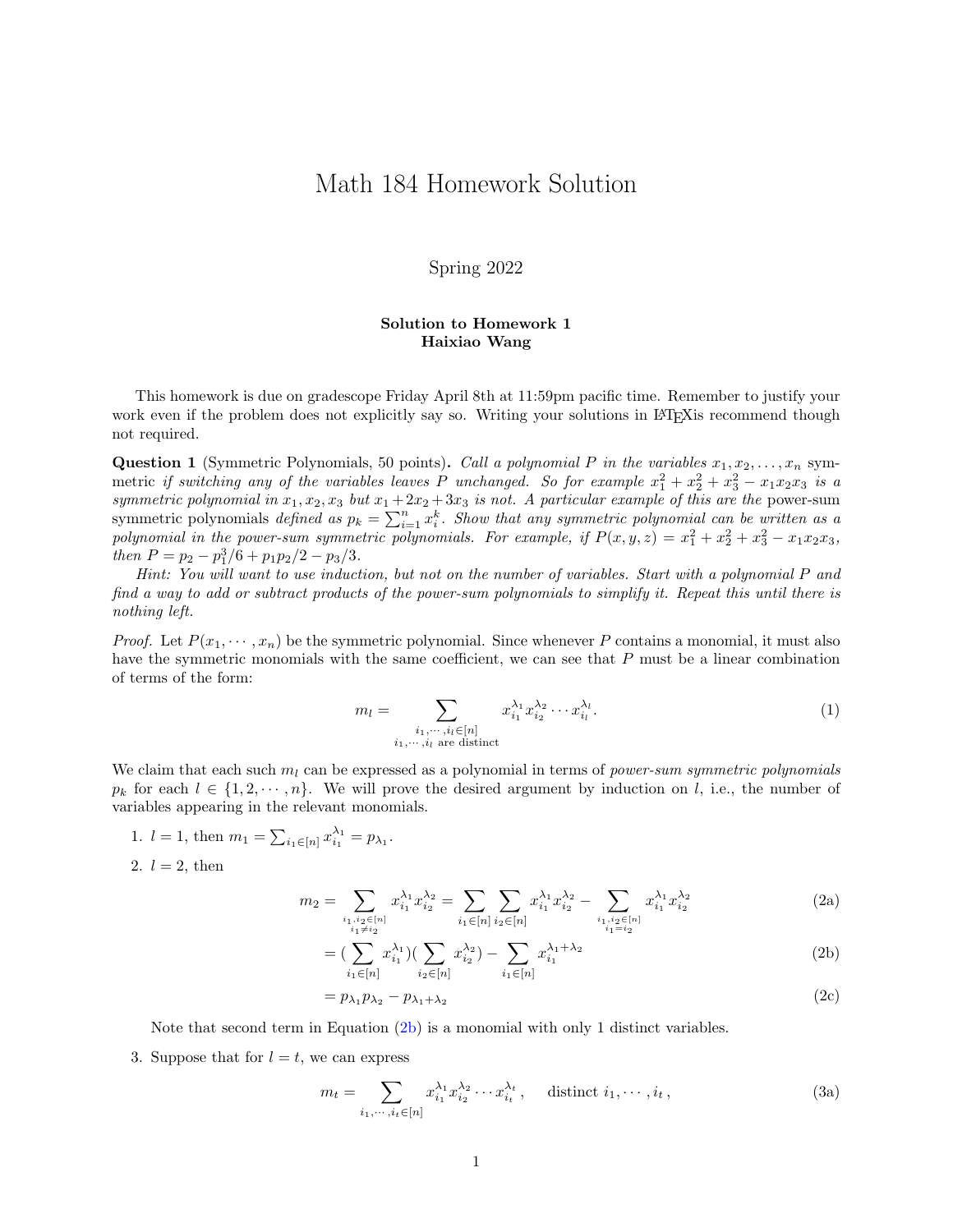by a polynomial in terms of  $p_{\lambda_1}, \dots, p_{\lambda_t}$ . As for case  $l = t + 1$ , we expand  $p_{\lambda_1} p_{\lambda_2} \dots p_{\lambda_{t+1}}$ , then

$$
p_{\lambda_1} p_{\lambda_2} \cdots p_{\lambda_{t+1}} = \left(\sum_{i_1 \in [n]} x_{i_1}^{\lambda_1} \right) \left(\sum_{i_2 \in [n]} x_{i_2}^{\lambda_2} \right) \cdots \left(\sum_{i_t \in [n]} x_{i_t}^{\lambda_t} \right) \left(\sum_{i_{t+1} \in [n]} x_{i_{t+1}}^{\lambda_{t+1}} \right) \tag{4a}
$$
\n
$$
= \sum_{i_1 \in [n]} x_{i_1}^{\lambda_1} x_{i_2}^{\lambda_2} \cdots x_{i_t}^{\lambda_{t+1}} \quad \text{distinct } i_1 \text{ and } i_2 \text{ and } i_3 \text{ (4b)}
$$

$$
= \sum_{i_1, \dots, i_{t+1} \in [n]} x_{i_1}^{\lambda_1} x_{i_2}^{\lambda_2} \cdots x_{i_{t+1}}^{\lambda_{t+1}} \quad \text{distinct } i_1, \dots, i_{t+1} \tag{4b}
$$

+ (monomials with number of distinct variables  $\leq t$ ) (4c)

As we can see, Equation [\(4c\)](#page-1-0) should only contain terms like  $m_l$  with  $l \leq t$  with various constants in front of each  $m_l$  to match coefficients, since some of the indices  $i_1, \dots, i_l$  may coincide with each other, thus the number of distinct variables decreases. Consequently,  $m_{t+1}$ , a.k.a. the term in Equation [\(4b\)](#page-1-1), can be written as

$$
m_{t+1} = p_{\lambda_1} p_{\lambda_2} \cdots p_{\lambda_{t+1}} - [C_t m_t + C_{t-1} m_{t-1} + \cdots + C_1 m_1],
$$
\n<sup>(5)</sup>

where  $C_t, \dots, C_1$  are some constants to match the coefficients. By inductive assumption, second term on the right hand side of Equation  $(5)$  can be represented by a polynomial with at most t terms from  $\{p_{\lambda_1}, p_{\lambda_2}, \cdots, p_{\lambda_{t+1}}\}$ , which finishes the proof.

<span id="page-1-2"></span><span id="page-1-1"></span><span id="page-1-0"></span>
$$
\qquad \qquad \Box
$$

Question 2 (Simultaneous Rational Approximation, 20 points). Dirichlet's Theorem is useful when you want to approximate one number by rationals, but what if you have two? Suppose that you have two real numbers x and y and want to find integers n, k, m so that  $|x - n/m|$  and  $|y - k/m|$  are both small. Prove that for any integer q, one can always find n, k, m with  $|m| \leq q^2$  so that  $|x - n/m|$  and  $|y - k/m|$  are each at most  $1/(mq)$ .

*Proof.* We consider the real numbers lx, ly, and the decomposition  $lx = \lfloor lx \rfloor + a_l$ ,  $ly = \lfloor ly \rfloor + b_l$  for  $l =$  $0, 1, 2, \cdots, q^2$ , where  $a_l, b_l$  denote the decimal parts of lx, ly respectively. Consider the pairs  $(a_0, b_0), \cdots, (a_{q^2}, b_{q^2}),$ which are in total  $q^2 + 1$  pairs. One can divide the unit square  $[0,1) \times [0,1)$  into  $q^2$  smaller pieces of area  $\frac{1}{q^2}$ . Now, we have  $q^2 + 1$  pairs with  $q^2$  squares. Therefore, by the pigeonhole principle, at least two of them are in the same square. Without loss of generality, we call those pairs  $(a_i, b_i)$  and  $(a_j, b_j)$  with  $i < j$ . Now

$$
|a_j - a_i| = |(jx - \lfloor jx \rfloor) - (ix - \lfloor ix \rfloor)| = |(j - i)x - (\lfloor jx \rfloor - \lfloor ix \rfloor)| < \frac{1}{q}
$$
 (6a)

$$
|b_j - b_i| = |(jy - \lfloor jy \rfloor) - (iy - \lfloor iy \rfloor)| = |(j - i)y - (\lfloor jy \rfloor - \lfloor iy \rfloor)| < \frac{1}{q}
$$
 (6b)

Let  $m = j - i$ ,  $n = |jx| - |ix|$  and  $k = |jy| - |iy|$ . Dividing both sides by m will result in

$$
\left| x - \frac{n}{m} \right| < \frac{1}{mq} \,,\tag{7a}
$$

$$
\left| y - \frac{k}{m} \right| < \frac{1}{mq} \,. \tag{7b}
$$

 $\Box$ 

**Question 3** (Counting Matchings, 30 points). Let [12] denote the set  $\{1, 2, 3, \ldots, 12\}$ . A matching of [12] is a way of partitioning the elements into pairs so that each element is in exactly one pair. For example, one matching is  $\{1, 3\}, \{2, 7\}, \{4, 10\}, \{5, 6\}, \{8, 11\}, \{9, 12\}$ . For each of the following count the number of matchings with the given property both as a formula and by giving the exact number. Remember to justify your answer.

- (a) The number of all matchings of  $[12]$ . [5 points]
- (b) The number of matchings of [12] where each even number is paired with another even number. [5 points]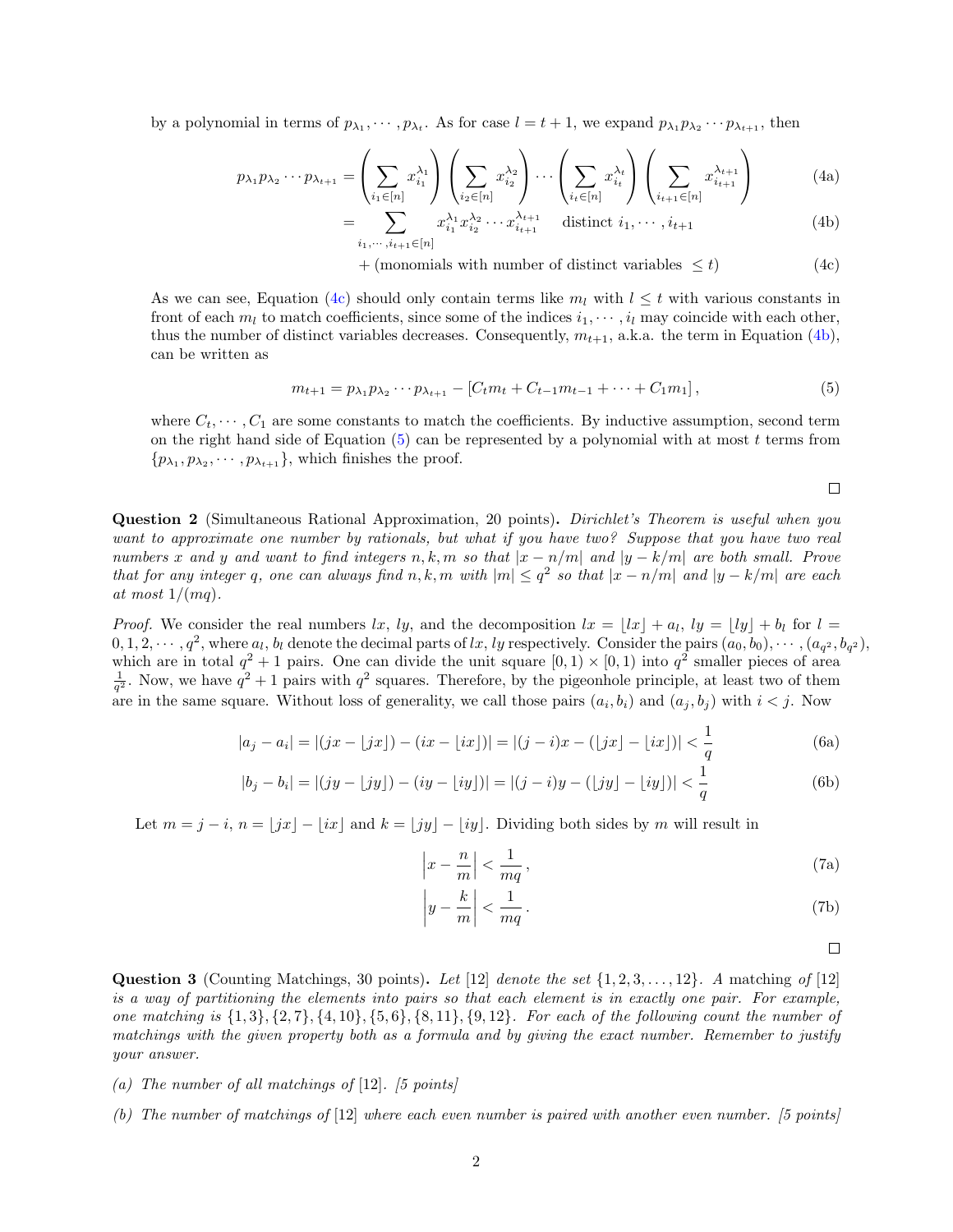- (c) The number of matchings of  $[12]$  where each even number is paired with an odd number. [5 points]
- (d) The number of matchings of [12] where each number is paired with another number at most 2 away from it (for this you will want to relate the number of such pairings of [2n] to the number of such pairings of  $[2(n-1)]$  and of  $[2(n-2)]$  and produce a recurrence). [5 points]
- (e) The number of matchings of  $[12]$  where each of 1, 2, 3 is paired to one of 1, 2, 3, 4, 5, 6, 7, 8, 9. [5 points]
- (f) The number of matchings of  $[12]$  where there are exactly 2 pairs of even numbers that are matched together. [5 points]
- Proof. (a) We start pairing from 1, and there are 11 options, then the first pair is removed and 10 numbers left. We then find the matching for smallest remaining element, and there are 9 options, then the second pair is removed and 8 elements left. By repeating this process, the number of choices for next iterations should be 7, 5, 3, 1. Therefore, the total number of matchings is  $11 * 9 * 7 * 5 * 3 * 1 = 10395$ .
- (b) We choose 3 pairs from odd and even separately. Following the same strategy in part (a), the number of matchings from 6 distinct elements should be  $5 \times 3 \times 1 = 15$ . The pairings for even numbers and odd numbers are independent from each other, then the number of such type matchings of [12] is 15∗15 = 225.
- (c) We consider the matching of each even number from 2 to 12 sequentially. There are 6 options for 2, then the first pair is removed. For the second round, there are 5 options for 4. By repeating this process, the number of choices for next iterations should be  $4, 3, 2, 1$ . Therefore, the total number of matchings is  $6! = 720$ .
- (d) Let  $k_n$  denote the number of such pairings in [2n]. We want to find the relationship between  $k_n$ ,  $k_{n-1}$ and  $k_{n-2}$  and then establish the recurrence equation. We consider the matching of the last number 2n. It can be only matched to  $2n - 1$  or  $2n - 2$ , since it can only be matched at most 2 away from itself. That's why  $k_{n-3}$  is not necessary to our consideration. In first case where 2n is matched to  $2n-1$ , [2n] can be treated as  $\{2n-1, 2n\}$  being added to  $[2(n-1)]$  and there are  $k_{n-1}$  options. In the second case where 2n is matched to  $2n-2$  and  $\{2n-3, 2n-1\}$  is a pair automatically,  $[2n]$  can be viewed as  $\{2n-3, 2n-2, 2n-1, 2n\}$  being added to  $[2(n-2)]$ . As a result,  $k_{n-2}$  options are available there. Consequently, we have  $k_n = k_{n-1} + k_{n-2}$  as shown in Figure [1,](#page-3-0) which is a Fibonacci Sequence. Obviously, we have  $k_1 = 1$  and  $k_2 = 2$  for the base cases by simple counting. According to the recurrence relation above, we have  $k_3 = 3$ ,  $k_4 = 5$ ,  $k_5 = 8$ , and finally  $k_6 = 13$  which is of our interest.

For readers who are interested in the result for any  $n \in \mathbb{N}_+$ , we claim that the formula for  $k_n$  is

$$
k_n = \frac{1}{\sqrt{5}} \left( \left( \frac{1 + \sqrt{5}}{2} \right)^{n+1} - \left( \frac{1 - \sqrt{5}}{2} \right)^{n+1} \right).
$$
 (8)

Let  $a = \frac{1+\sqrt{5}}{2}$  and  $b = \frac{1-\sqrt{5}}{2}$ , then  $k_n = \frac{1}{\sqrt{3}}$  $\frac{1}{5}(a^{n+1} - b^{n+1})$ . Note that

$$
a^{2} = \left(\frac{1+\sqrt{5}}{2}\right)^{2} = \frac{1+2\sqrt{5}+5}{4} = \frac{3+\sqrt{5}}{2} = a+1,
$$
\n(9a)

$$
b^{2} = \left(\frac{1-\sqrt{5}}{2}\right)^{2} = \frac{1-2\sqrt{5}+5}{4} = \frac{3-\sqrt{5}}{2} = b+1.
$$
 (9b)

We now start our induction.

(i)  $n=1$ , obviously,  $k_1=\frac{1}{\sqrt{2}}$  $\frac{1}{5}(a^2 - b^2) = \frac{1}{\sqrt{2}}$  $\frac{1}{5}[(a+1)-(b+1)]=1.$ (ii)  $n=2$ ,

$$
k_2 = \frac{1}{\sqrt{5}}(a^3 - b^3) = \frac{1}{\sqrt{5}}[(a+1)a - (b+1)b] = \frac{1}{\sqrt{5}}[(a+b+1)(a-b)] = 2.
$$
 (10)